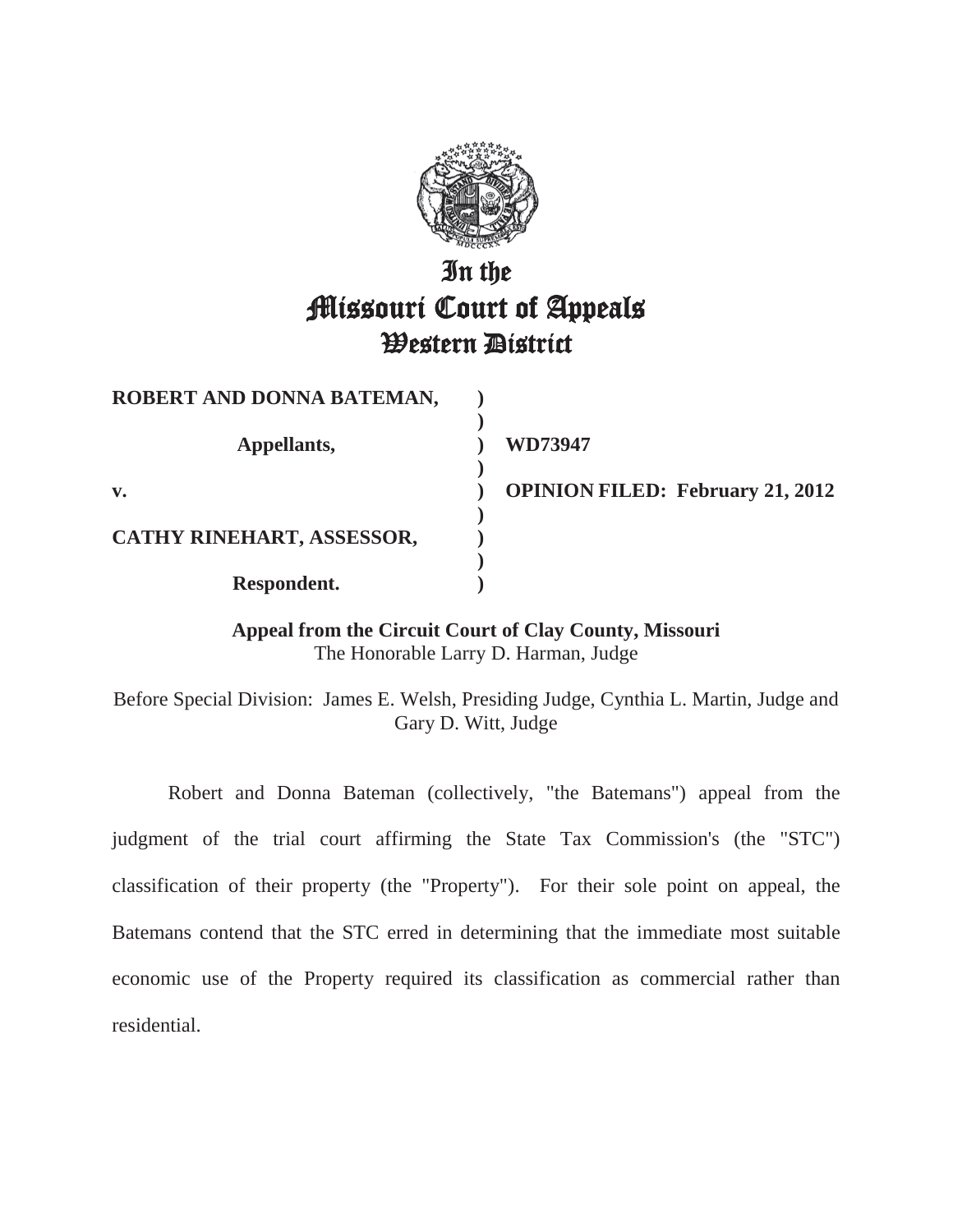We find that the STC did not err in concluding that the Property, which all parties agree was vacant and unused and thus subject to classification pursuant to section  $137.016.5$ ,<sup>1</sup> should be classified as commercial. We affirm the judgment of the trial court which affirmed the decision of the STC.

#### **Factual and Procedural History**

 The material facts are not in dispute. In approximately 2001, the Batemans purchased the Property. The Property is comprised of two platted lots--lots 21 and 23--in the Bolling Heights subdivision in the City of Gladstone.<sup>2</sup> The lots are contiguous and total approximately 1.22 acres in size. The Property is located at Northeast 68th Street and North Oak Trafficway. Lot 23 abuts North Oak Trafficway. Lot 21 abuts Northeast 68th Street. Lot 21 was vacant at the time of the Batemans' purchase. Though lot 23 was improved with a residential structure at the time of purchase, the Batemans tore down the structure almost immediately as it was in very poor condition. The Property is zoned residential.

In 2000, before the Batemans purchased the Property, an unrelated applicant sought to rezone the Property from residential to commercial (CP-3) for use as a gas station. The City of Gladstone Planning Commission rejected the application. Minutes from the Planning Commission's public hearing on the application indicate several concerns, including: (i) that Northeast 68th Street is not a public right-of-way, but is

 $\frac{1}{1}$ <sup>1</sup>All statutory references are to RSMo 2000 as supplemented unless otherwise indicated.

<sup>&</sup>lt;sup>2</sup>Though the Property is comprised of two separate parcels, and the proceedings before the STC were assigned two separate case numbers, the cases were heard at the same time, and the evidence submitted applied, by and large, to both parcels. Thus, for purposes of this appeal, we treat the two parcels as one, and collectively refer to the two parcels as the Property.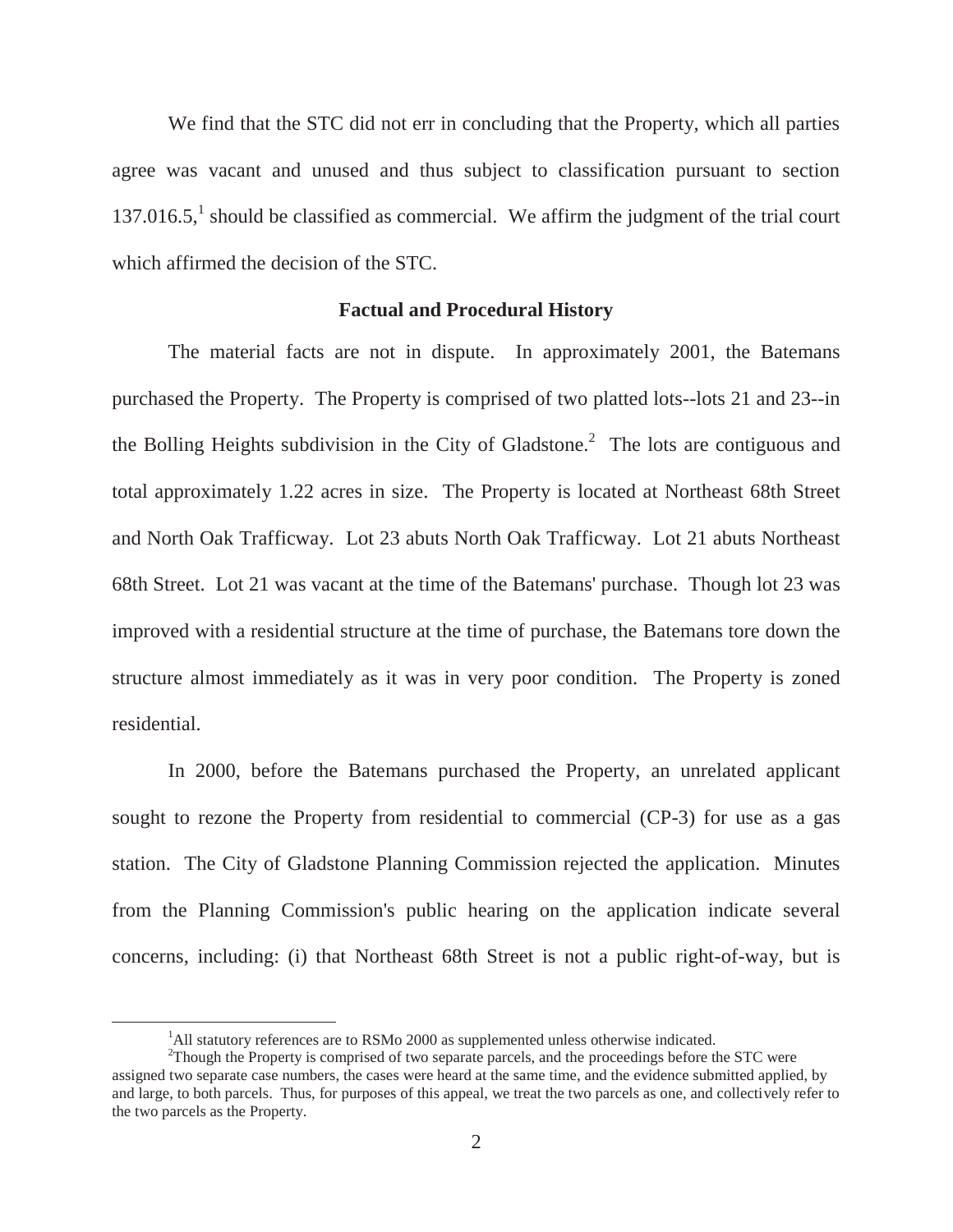instead a private, vacated right-of-way requiring the negotiation of access easements for any commercial use of the Property; (ii) that a gas station is too intense a use "right in the back yard of residents' houses;" and (iii) that providing a variance for the City's buffer zone requirements "on the southeast corner [of the Property] is not a good idea for this area." The application to rezone was defeated by the Planning Commission by a unanimous vote.

In July, 2008, the Batemans listed the Property for sale with a realtor for \$450,000. The realtor's listing described the Property as "retail-pad." No offers were received for the Property. The listing agreement expired in approximately October, 2009.

 Effective January 1, 2009, Cathy Rinehart, Clay County Assessor ("the Assessor"), reclassified the Property from residential to agricultural, and assessed the Property at the agricultural rate of 12% of fair market value, though she placed a fair market value on the Property of \$322,100 assuming a commercial use. The Batemans appealed the assessment to the Clay County Board of Equalization which affirmed the Assessor's determination on July 16, 2009. The Batemans then filed a complaint for review of assessment with the STC.

 An evidentiary hearing was held before the STC's Senior Hearing Officer Luann Johnson ("Hearing Officer Johnson"). At the hearing, the Assessor and the Batemans agreed that the Property was "vacant and unused," and thus subject to classification based on its "immediate most suitable economic use" pursuant to section 137.016.5. The parties disagreed, however, about what the classification of the Property should be. The Batemans argued the Property should remain classified as residential, as it had been for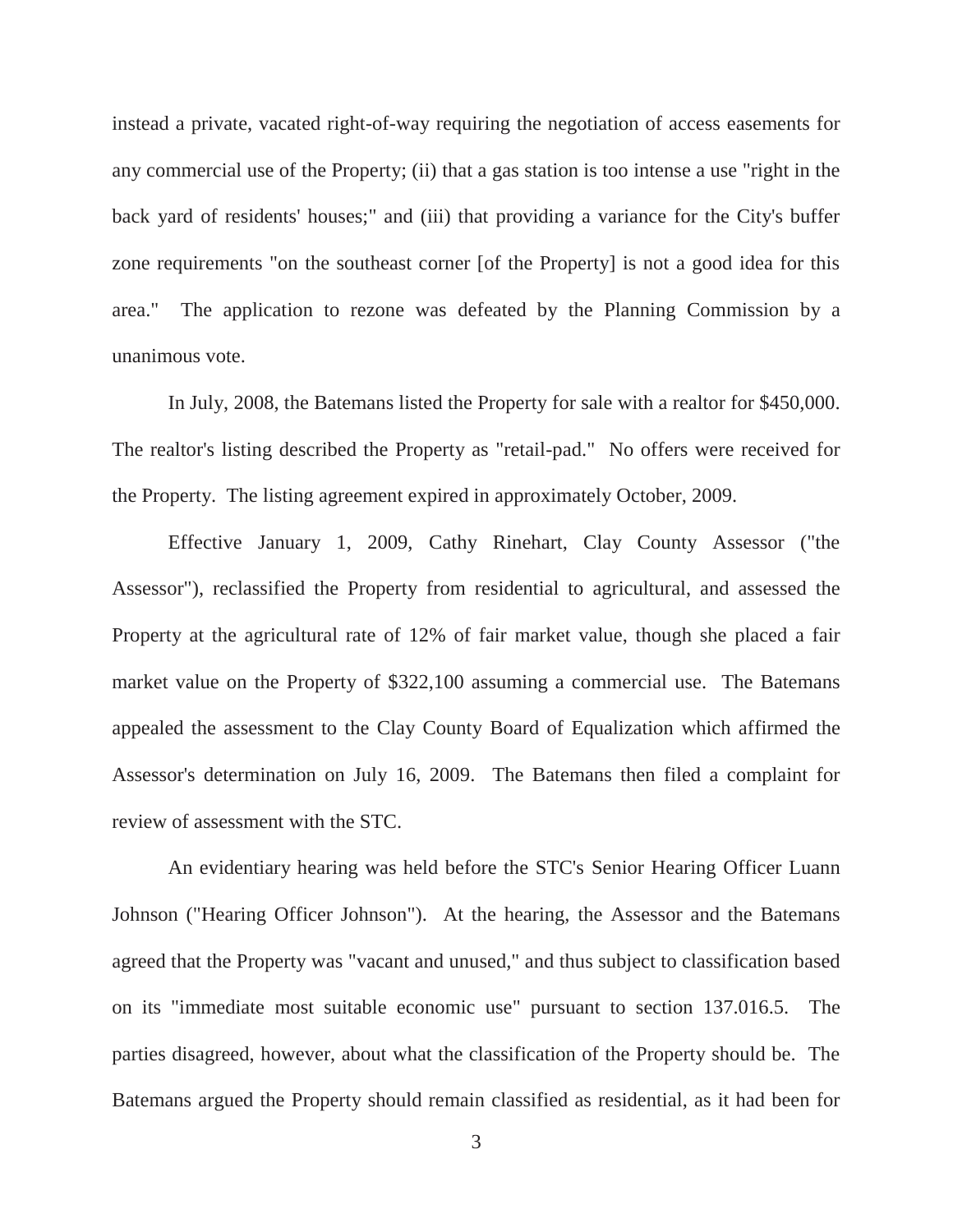many years. The Assessor argued the Property should be *valued* as commercial, but *assessed* and *classified*, as agricultural.<sup>3</sup>

The Assessor presented the expert testimony of Gary Maurer ("Maurer"), a commercial appraiser. Maurer testified that after taking into consideration the factors set forth in section 137.016.5, the Property's "immediate most suitable economic use" was commercial. Maurer testified that the Property should be assigned a fair market value of \$345,400 based upon sales of comparable commercial property.<sup>4</sup> However, Maurer felt the agricultural assessment rate of 12% should be applied to this commercial fair market value. $5$ 

The Batemans offered evidence of the obstacles to commercial development of the Property, including the current residential zoning, the buffer and set-back requirements which would require variances before the Property could be developed as commercial, the requirement to negotiate access easements to Northeast 68th Street, a private right-ofway, the limited access to North Oak Trafficway, the City's rejection of a commercial zoning application in 2000, and the fact that although the Batemans had listed the Property for sale as commercial from July 2008 until about a month before the STC hearing, they had received no offers of any kind. The Batemans argued that the factors described in section 137.016.5 required classification of the Property to remain

 $\frac{1}{3}$ *See* our discussion, *infra*, addressing this suspect practice. 4

Despite this evidence, the Assessor continues to claim (consistent with her initial assessment of the Property) that the fair market value of the Property is \$322,100.

 ${}^{5}$ In effect, Maurer testified the Property should be classified as commercial, though assessed at the agricultural rate. This may explain why the Assessor initially classified the Property as agricultural, and argued before the STC for an agricultural classification. As discussed, *infra*, we do not agree with Maurer that the law permits the Assessor to technically classify (or value) property in a commercial classification while assessing it at the agricultural rate, a practice which is contrary to the plain language of section 137.115.5.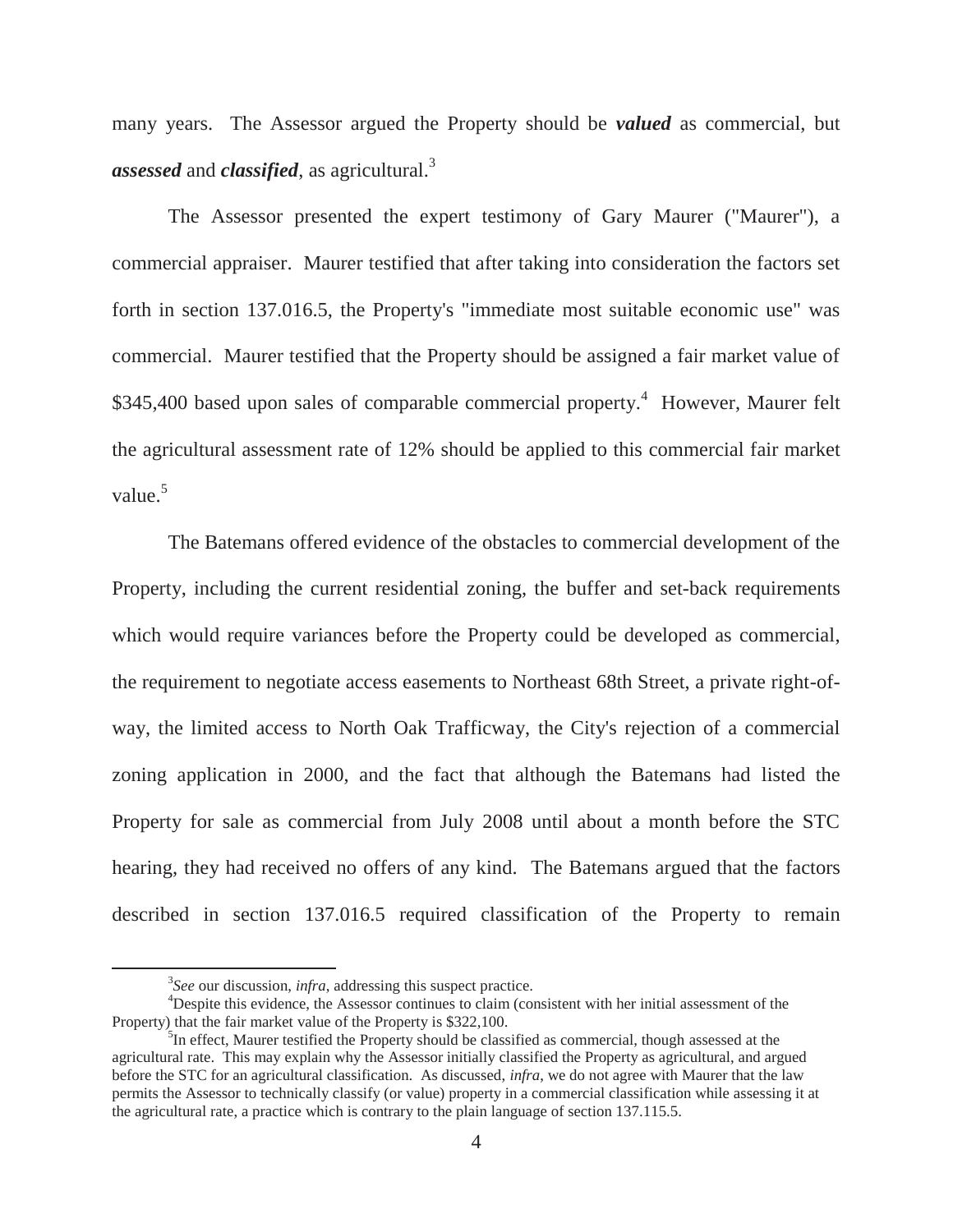residential. They argued the Property, classified as residential, had a fair market value of \$21,100, and an assessed value of  $$4,010$ .<sup>6</sup>

 Hearing Officer Johnson found that the Property's classification for 2009 and 2010 should be commercial. Hearing Officer Johnson thus set aside the Board of Equalization's decision affirming the Assessor's agricultural classification of the Property. Hearing Officer Johnson agreed, however, with the Board of Equalization's decision to affirm the Assessor's valuation of the Property as \$322,100. Hearing Officer Johnson rejected the Assessor's position that the Property could be assessed at the 12% agricultural rate though valued (or classified) as commercial property. As such, Hearing Officer Johnson applied section 137.115.5's commercial assessment rate of 32% to the fair market value of the Property, and concluded the Property had an assessed value of \$103,080 for 2009 and 2010. Hearing Officer Johnson found that the Batemans failed to rebut the presumption of correct valuation of the Property by the Board of Equalization.

 The Batemans filed an application for review of Hearing Officer Johnson's decision with the STC. On April 13, 2010, the STC entered its order affirming Hearing Officer Johnson's decision.

On May 12, 2010, the Batemans filed a petition for judicial review of the STC's decision in the Circuit Court of Clay County. The Batemans then filed a motion for summary judgment. After a hearing on the Batemans' motion for summary judgment, the

<sup>6</sup> <sup>6</sup>The evidence suggests this was both the fair market value and the assessed value of the Property in 2008, the year preceding the Assessor's reassessment.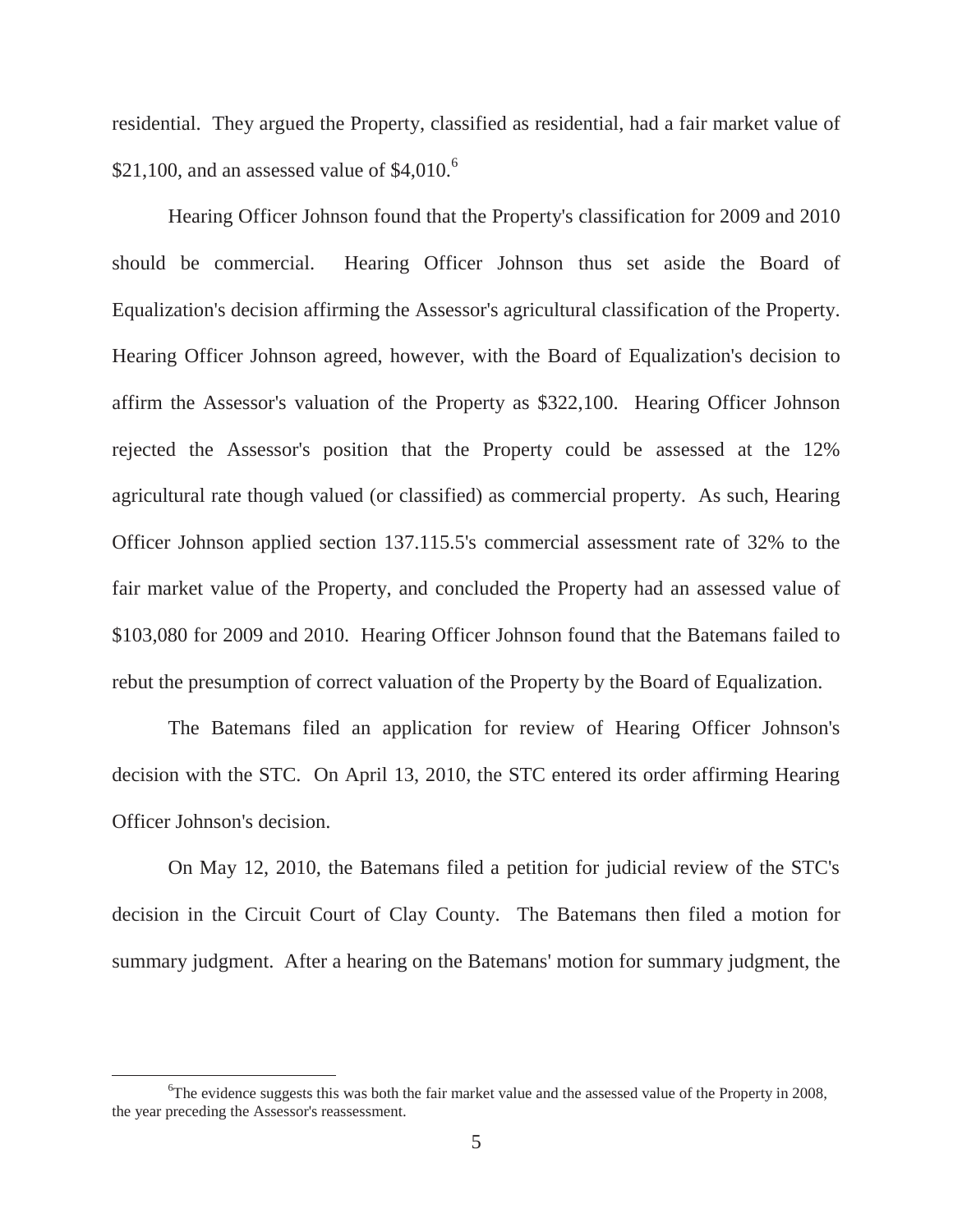trial court entered judgment denying the Batemans' motion and affirming the STC's decision.

This appeal followed.

## **Standard of Review**

 On an appeal from a judgment of a trial court addressing the decision of an administrative agency, we review the decision of the administrative agency and not the judgment of the trial court. *Bird v. Mo. Bd. of Architects*, 259 S.W.3d 516, 520 n.7 (Mo. banc 2008). Notwithstanding, in our mandate, we reverse, affirm or otherwise act upon the judgment of the trial court. *Id.*

 "Pursuant to Mo. Const. art. V, section 18 and section 536.140, we must determine 'whether the agency's findings are supported by competent and substantial evidence on the record as a whole; whether the decision is arbitrary, capricious, unreasonable or involves an abuse of discretion; or whether the decision is unauthorized by law.'" *Henry v. Mo. Dept. of Mental Health*, 351 S.W.3d 707, 712 (Mo. App. W.D. 2011) (quoting *Coffer v. Wasson-Hunt*, 281 S.W.3d 308, 310 (Mo. banc 2009)).

 "[A] court reviewing the actions of an administrative agency should make a 'single determination whether, considering the whole record, there is sufficient competent and substantial evidence to support the award.'" *Albanna v. State Bd. of Registration for Healing Arts,* 293 S.W.3d 423, 428 (Mo. banc 2009) (quoting *Hampton v. Big Boy Steel Erection*, 121 S.W.3d 220, 223 (Mo. banc 2003)). Though we "consider[] the entire record to determine whether the decision is supported by competent and substantial evidence, . . . '[w]e may not substitute our judgment on the evidence for that of the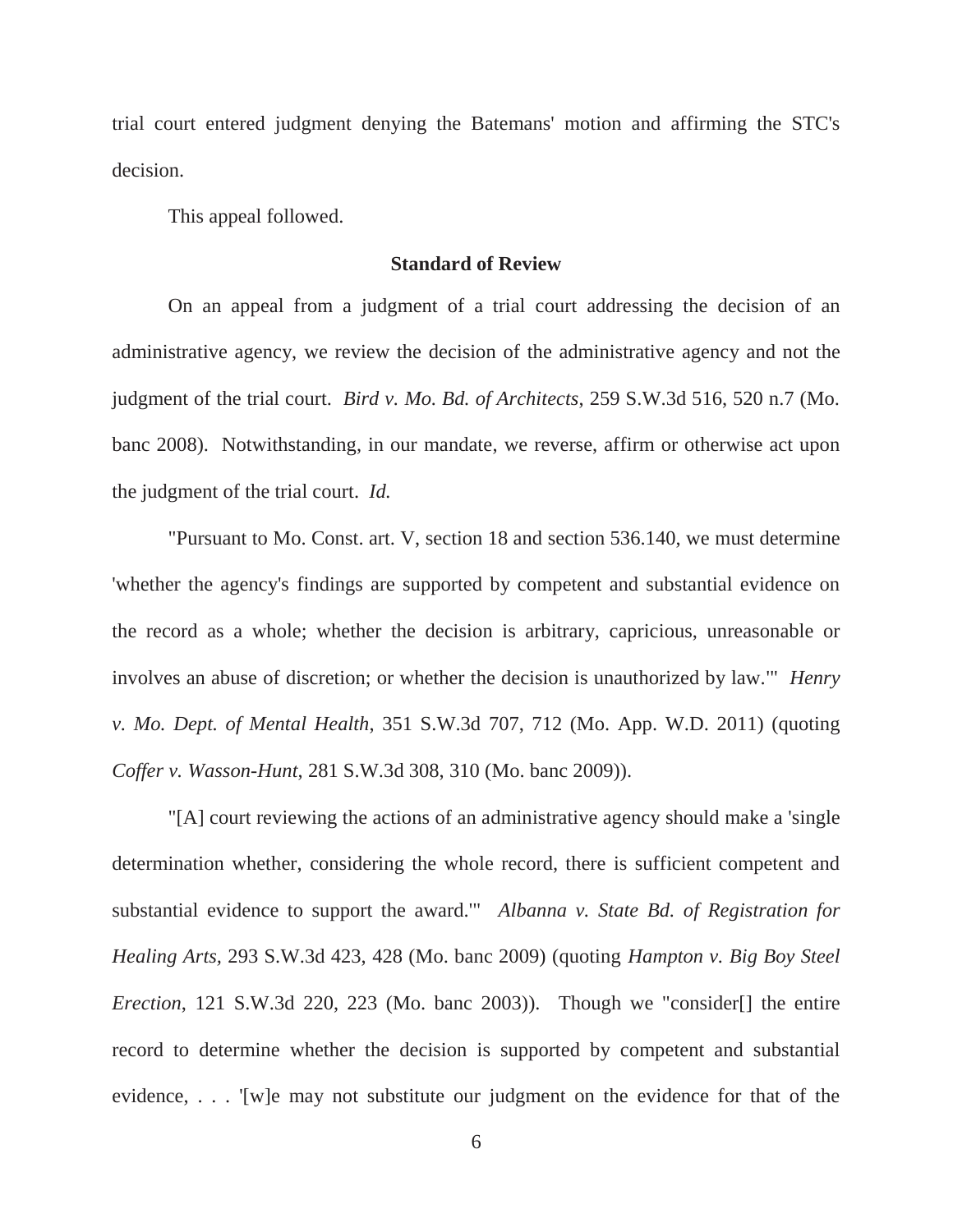agency, and we must defer to the agency's determinations on the weight of the evidence and the credibility of witnesses.'" *Henry*, 351 S.W.3d at 712 (quoting *Stacy v. Harris,* 321 S.W.3d 388, 393–94 (Mo. App. S.D. 2010)). "We 'must look to the whole record in reviewing the Board's decision, not merely at that evidence that supports its decision, '*and we no longer view the evidence in the light most favorable to the agency's decision.*'"<sup>7</sup> *Id.* (quoting *Lagud v. Kansas City Bd. of Police Comm'rs,* 136 S.W.3d 786, 791 (Mo. banc 2004) (emphasis added)).

 When an administrative agency decision is based on the agency's interpretation and application of the law, we review the administrative agency's conclusions of law and its decision *de novo,* and we make corrections to erroneous interpretations of the law. *Algonquin Golf Club v. State Tax Commission,* 220 S.W.3d 415, 418 (Mo. App. E.D. 2007).

 In this case, the STC incorporated the decision of Hearing Officer Johnson into its order. "This court reviews the decision of the STC and not the hearing officer, *Cohen v. Bushmeyer,* 251 S.W.3d 345, 350 n. 4 (Mo. App. E.D. 2008), unless, as here, the STC incorporated the decision of hearing officer, in which case we consider both together, *Loven v. Greene County,* 94 S.W.3d 475, 477 (Mo. App. S.D. 2003)." *Peruque, LLC v. Shipman*, 352 S.W.3d 370, 374 (Mo. App. E.D. 2011).

 $\frac{1}{7}$  $A<sup>7</sup>$ As a point of clarity, we note that the case relied upon by the Batemans to describe our standard of review, *Algonquin Golf Club v. State Tax Commission*, 220 S.W.3d 415, 418 (Mo. App. E.D. 2007), incorrectly holds that "[w]e consider the evidence in the light most favorable to the Commission, together with all reasonable inferences therefrom" citing to authority decided prior *Hampton v. Big Boy Steel Erection*, 121 S.W.3d 220, 223 (Mo. banc 2003).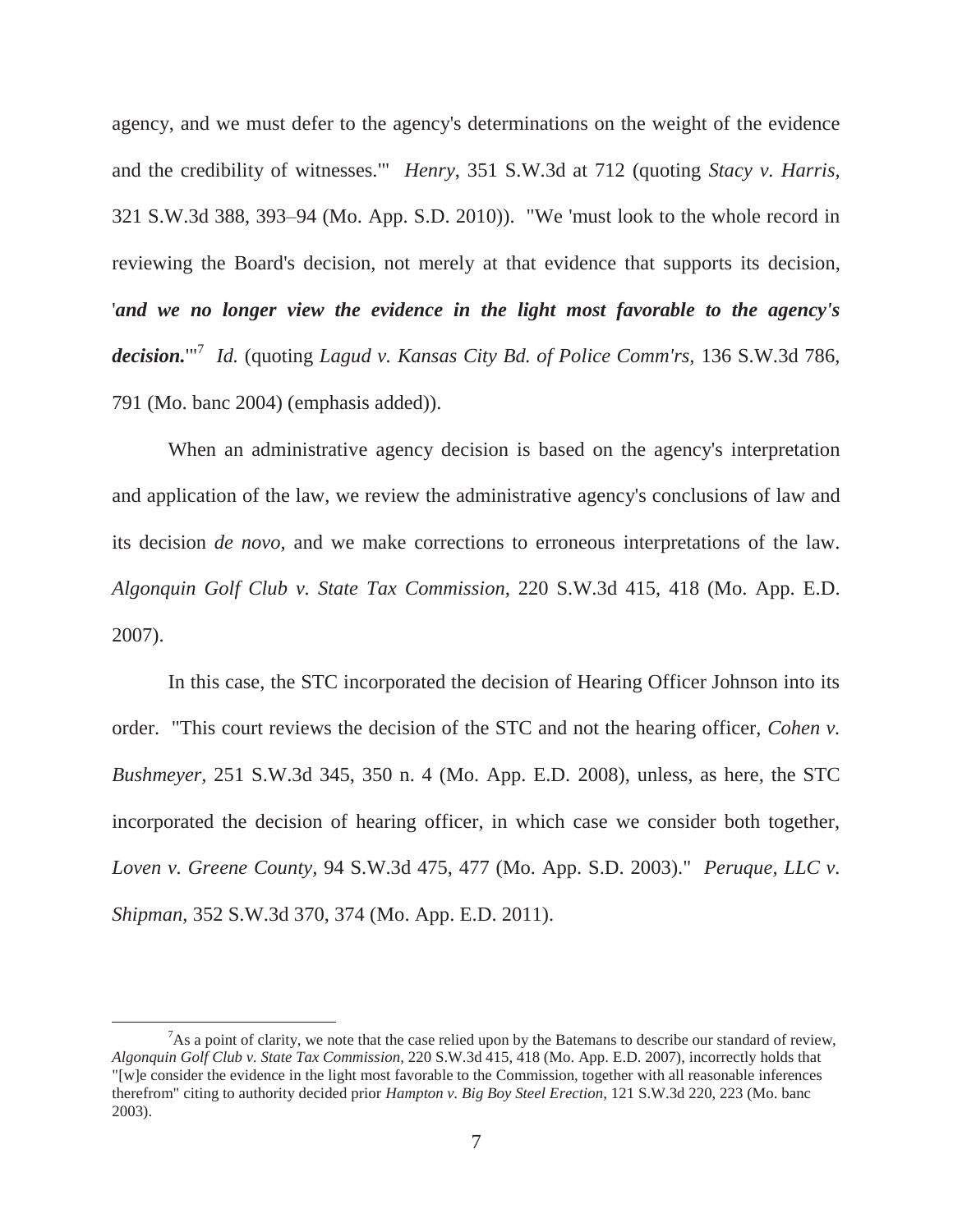#### **Analysis**

 For their sole point on appeal, the Batemans contend that the STC erred in holding that the "immediate most suitable economic use" of the Batemans' vacant and unused Property was commercial rather than residential. The Batemans have not contested the fair market value assigned the Property assuming a commercial classification.<sup>8</sup> Thus, the only question presented is whether the Property has been properly classified as commercial.

Article 10, section 4(b) of the Missouri Constitution provides that real property "shall be subclassed in the following classifications: (1) Residential property; (2) Agricultural and horticultural property; (3) Utility, industrial, commercial, railroad, and all other property not included in subclasses (1) and (2) of class 1." Article 10, section 4(b) further provides that "[p]roperty in the subclasses . . . *may be defined by law*." Consistent with this authority, the legislature has defined the three subclassifications of real property in section 137.016.1.

Anticipating that the use (or nonuse) of some property may not fit precisely within one of the definitions set forth in section 137.016.1, the legislature also enacted section 137.016.5. That section provides that:

 All real property which is vacant, unused, or held for future use; . . . or for which a determination as to its classification cannot be made under the definitions set out in subsection 1 of this section, *shall be classified according to its immediate most suitable economic use* . . . .

 $\frac{1}{8}$ <sup>8</sup>The Batemans' offered evidence about the Property's fair market value assumed a residential classification.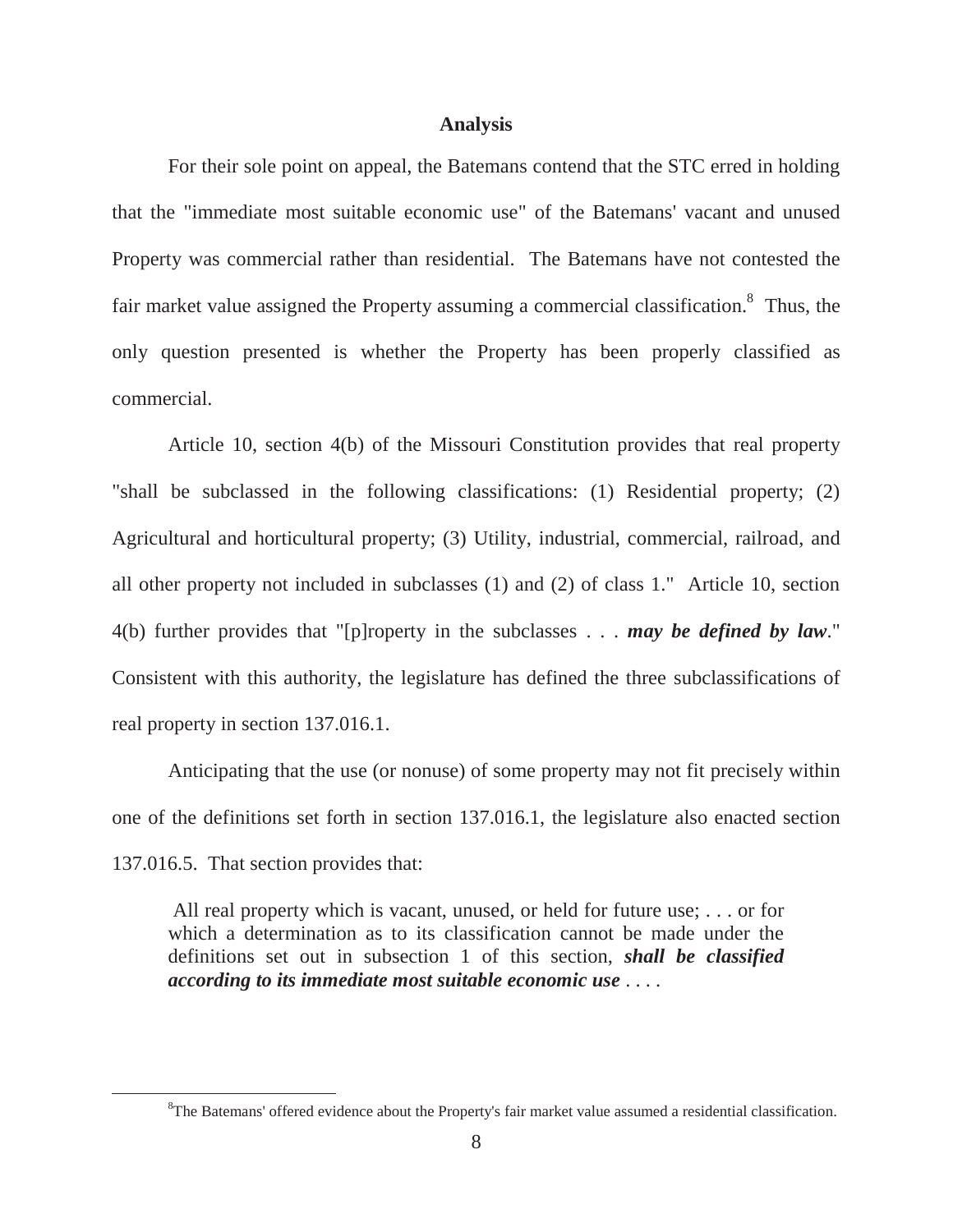(Emphasis added.) Section 137.016.5 does not elevate "vacant and unused" property into an additional subclassification of real property. Instead, section 137.016.5 provides for a means of classifying real property into one of the three constitutionally authorized subclassifications if the property does not otherwise fit within one of the definitions set forth at section 137.016.1.

 Here, the Batemans and the Assessor agree that the Property does not fall within the definition of residential property set forth at section  $137.016.1(1)^9$  as that definition would require the Property to be improved by a residential structure. The parties also agree that the Property does not fall within the definition of commercial property set forth at section 137.016.1(3) as that definition would require the Property to be used directly or indirectly for a commercial purpose. The parties thus agree that the Property is vacant and unused, and that its classification cannot be determined by the definitions set forth in section 137.016.1, requiring its classification to be determined by its "immediate most suitable economic use" pursuant to section 137.016.5.

 Section 137.016.5 directs that a vacant and unused property's "immediate most suitable economic use," and thus its classification, shall be determined after consideration of eight factors as follows:

(1) Immediate prior use, if any, of such property;

 $\frac{1}{9}$ <sup>9</sup>The parties cite to section 137.016.1(2) for the definition of "Residential property" and per section 137.016.1(2) RSMo Cum. Supp 2009 and 2010, and the 2011 session laws, Vernon's Missouri Session Laws, Laws of the 96th General Assembly, 2011 First Regular Session, at 843 (2011), that would be correct. However, the most current online version of section 137.016, provided by the website of the Missouri General Assembly, provides for the definition of "Residential property" in section 137.016.1(1). Section 137.016 (2011) *available at* http://moga.mo.gov/statutes/C100-199/1370000016.HTM. In this opinion, we refer to the section 137.016.1(1), when referring to the definition of "Residential property" as that numbering correlates to article 10, section 4(b)'s numbering of property classifications.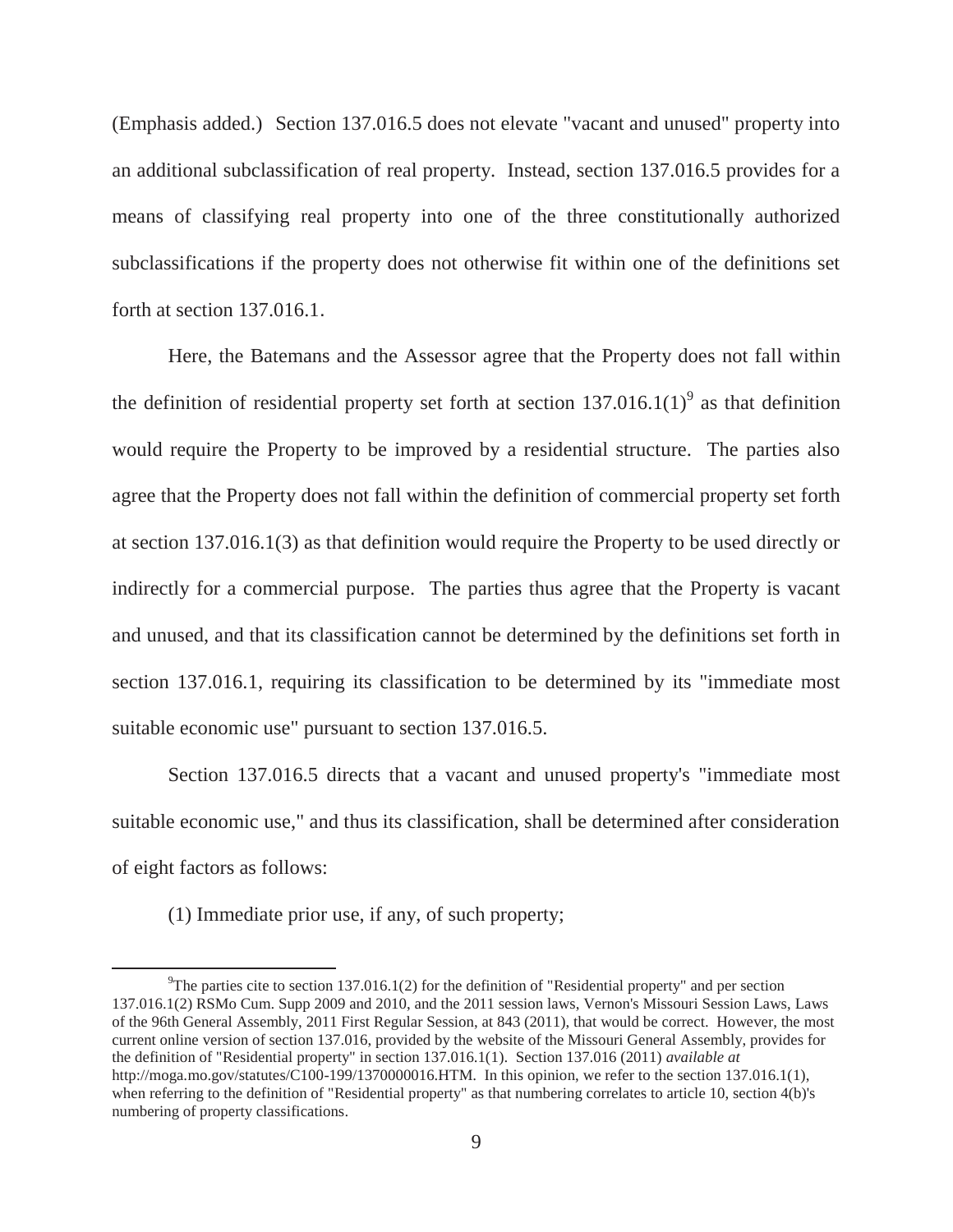(2) Location of such property;

(3) Zoning classification of such property; except that, such zoning classification shall not be considered conclusive if, upon consideration of all factors, it is determined that such zoning classification does not reflect the immediate most suitable economic use of the property;

(4) Other legal restrictions on the use of such property;

(5) Availability of water, electricity, gas, sewers, street lighting, and other public services for such property;

(6) Size of such property;

(7) Access of such property to public thoroughfares; and

(8) Any other factors relevant to a determination of the immediate most suitable economic use of such property.

Given the nature of these factors, it follows that the classification of vacant and unused property is a factual determination.

The STC found that the application of the eight factors described in section 137.016.5 warranted the conclusion that the Property's immediate most suitable economic use, and thus its classification, is commercial. Our role in reviewing this factual determination is to "consider[] the entire record to determine whether the decision is supported by competent and substantial evidence<sup>[1]</sup><sup>10</sup> *Henry*, 351 S.W.3d at 712.

 $10$ We are mindful that in the ordinary case, "[a] presumption exists that the assessed value fixed by the [Board of Equalization] is correct." *Cohen v. Bushmeyer*, 251 S.W.3d 345, 348 (Mo. App. E.D. 2008). If the presumption exists, the burden of proof rests on the taxpayer to rebut it with substantial and persuasive evidence. We do not believe this presumption influences our review of the STC's factual determination in this case for two reasons. First the Board of Equalization's agricultural classification of the Property was *set aside* by the STC in favor of a commercial classification--a classification that had not been advanced by either the Assessor or the Bateman's. Second, the fair market value of the Property set by the Board of Equalization, and accepted by the STC, is not at issue on this appeal *assuming* a commercial classification is correct. Thus, we believe it appropriate in this case to review the STC's factual determination about the proper classification of the Property without affording the determination the benefit of a presumption of correctness.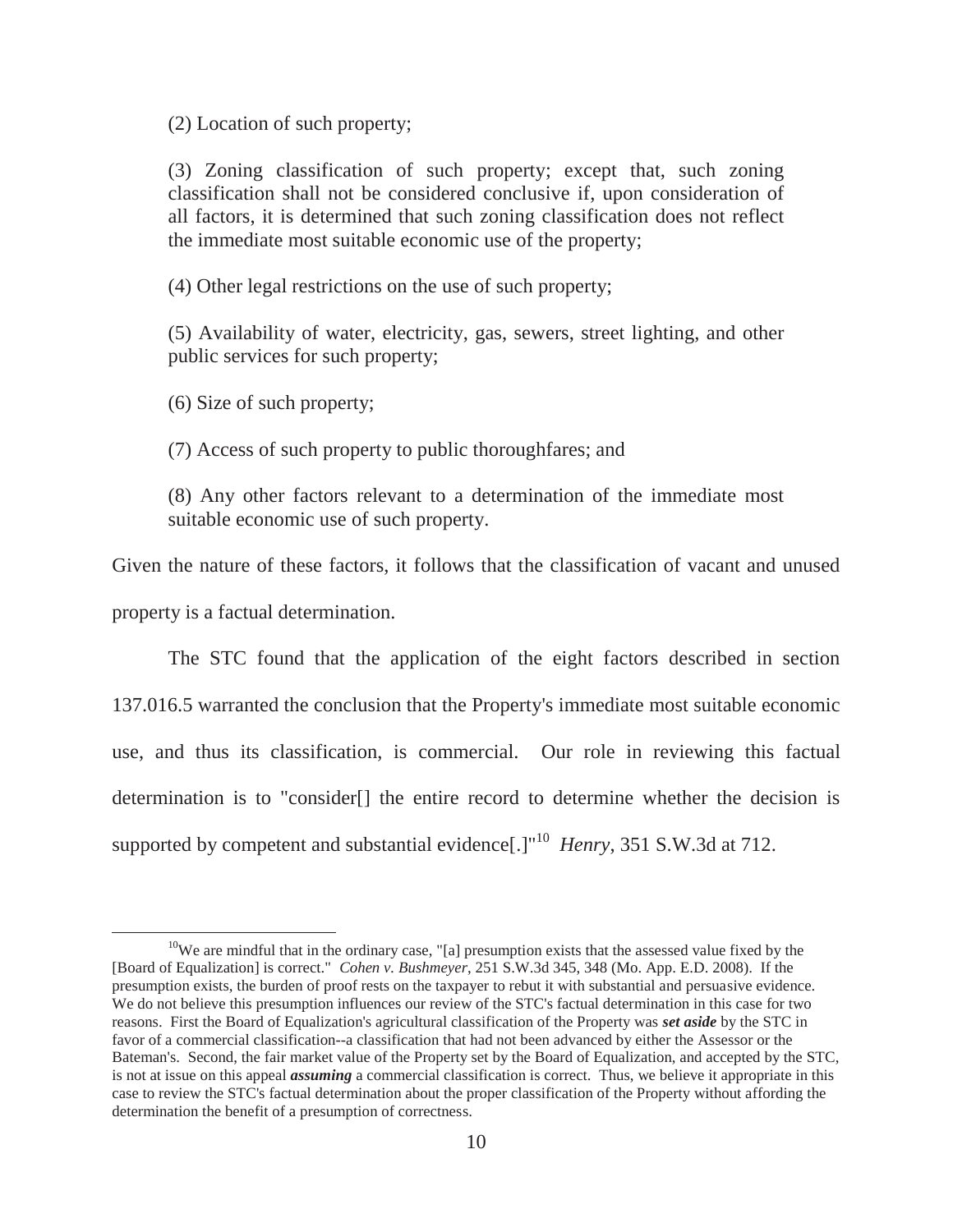The STC made the following findings<sup>11</sup> regarding the factors set out in section 137.016.5:

#### (1) **Immediate prior use, if any, of the Property**:

Lot 21 has always been vacant. Residential use of lot 23 ended in 2001. The Property was marketed by the Batemans in 2008 and 2009 "as an assemblage for commercial development." Because the prior actual use of a portion of the Property as residential was separated from the present by a long period of dormancy, the STC concluded that it could not find the immediate prior use of the property to be residential. In this context, the STC defined "immediate" as "[o]ccurring without delay [or] not separated by other persons or things [or] having a direct impact." BLACK'S LAW DICTIONARY 751 (7th ed. 1999). The STC thus found the Property had no immediate prior use.

#### (2) **Location of the Property**:

The Property is surrounded by commercial property with the exception of residential property to the southeast. The Property is located on North Oak Trafficway, a major five lane thoroughfare.

## (3) **Zoning classification of the Property**:

The Property is zoned residential. Though an application for commercial zoning (CP-3) for a gas station was denied in 2000, the Assessor introduced evidence that the

 $11$ Most of these findings were actually made by Hearing Officer Johnson, and incorporated by reference in to the STC's order.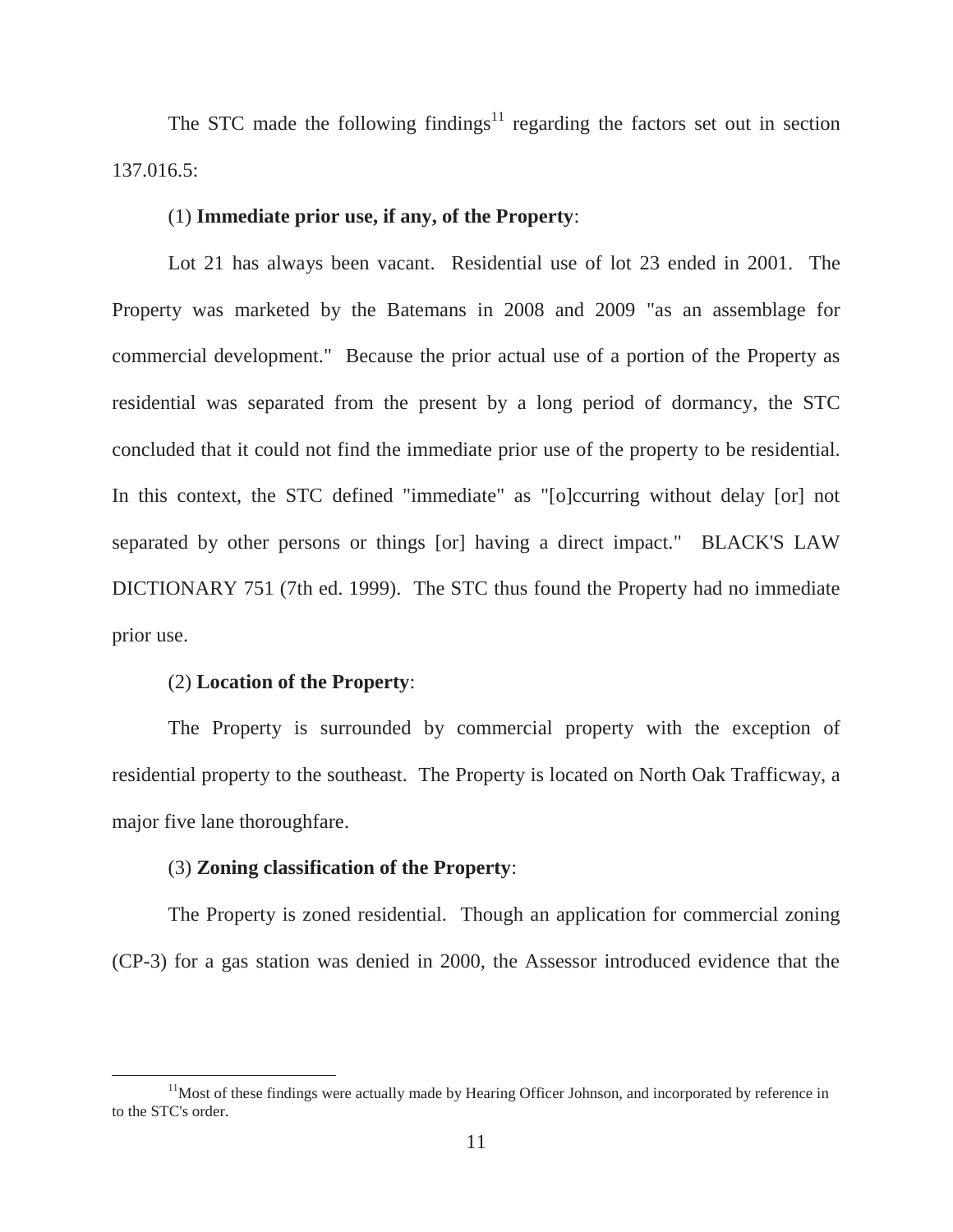City of Gladstone has advised that it would favorably entertain a rezoning application for a less intensive commercial use of the Property.

#### (4) **Other legal restrictions on the use of the Property**:

According to the STC, no evidence was presented of other legal restrictions prohibiting any particular use of the Property. Though a private development agreement would have to be negotiated for access on the north side of the Property (where Lot 21 abuts Northeast 68th Street), the Property has access to North Oak Trafficway through the contiguous parcel, Lot 23.

# (5) **Availability of water, electricity, gas, sewers, street lighting, and other public services for the Property**:

The Property is improved with a sidewalk, curb, and curb cut with a gravel pad. All utilities are available. These improvements are suitable for either commercial or residential development.

## (6) **Size of the Property**:

The size of the Property would permit either residential or commercial development.

#### (7) **Access of the Property to public thoroughfares**:

The Property has access to North Oak Trafficway, a major five lane thoroughfare.

# (8) **Any other factors relevant to a determination of the immediate most suitable economic use of the Property**:

The STC did not make specific factual findings with respect to this factor. However, the STC did otherwise find that the Batemans had, as recently as a month before the STC hearing, been marketing the Property as an assemblage for commercial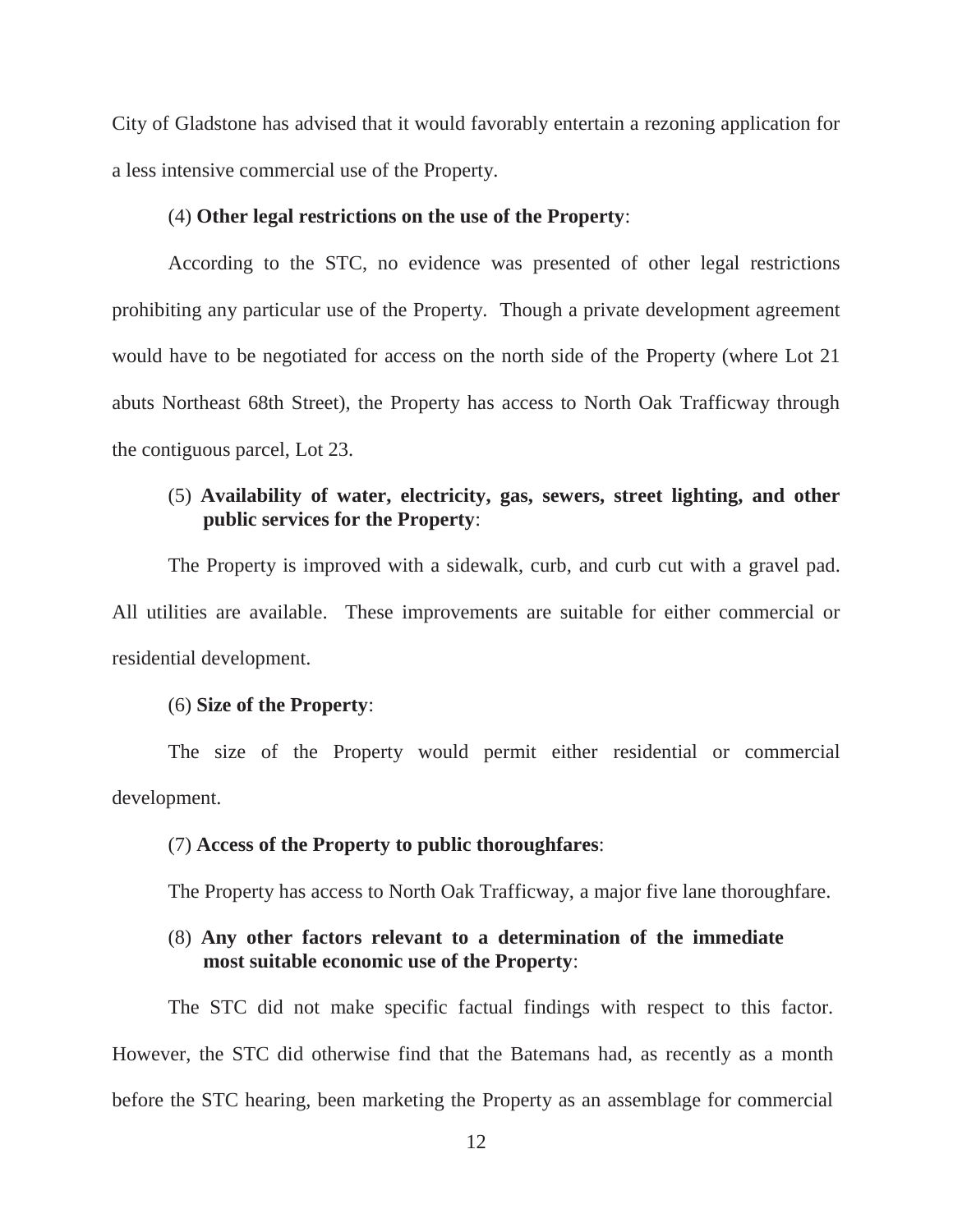development.<sup>12</sup> The STC concluded that the Batemans' "own actions suggest that [their] current assertion of a most suitable economic use as residential is without credibility."

After considering the eight factors described in section 137.016.5, the STC concluded that the "immediate most suitable economic use" of the Property is commercial. The STC is the judge of credibility of the witnesses appearing before it, and of the evidence. *Cohen*, 251 S.W.3d at 348. We defer to the STC on the weight of the evidence and the credibility of witnesses. *Henry*, 351 S.W.3d at 712. Our review of the record as a whole suggests that the STC's factual conclusion that the Property's "immediate most suitable economic use," (and thus its classification), is commercial is supported by competent and substantial evidence, and is not arbitrary, capricious, or unreasonable.

The Batemans disagree. They place heavy weight on the fact that the Property is currently zoned residential, and argue that impediments to commercial zoning, along with the fact that no meaningful interest was expressed in the Property while it was marketed as commercial, suggest the Property could not have been used for a commercial purpose during the current assessment cycle. The Batemans argue that the legislature's use of the word "immediate" to qualify the phrase "most suitable economic use" necessarily implies a temporal requirement that the use anticipated by a classification be either immediately possible, or possible, at a minimum, within the current assessment cycle. To support this construction of section 137.016.5, the Batemans rely on the decisions in *Algonquin Golf* 

<sup>&</sup>lt;sup>12</sup>The Batemans' listing for the Property marketed the Property as an "[e]xcellent corner pad site in the city of Gladstone with 325' frontage on North Oak Trafficway . . . . Across from Hyundai and Volkswagon Dealerships."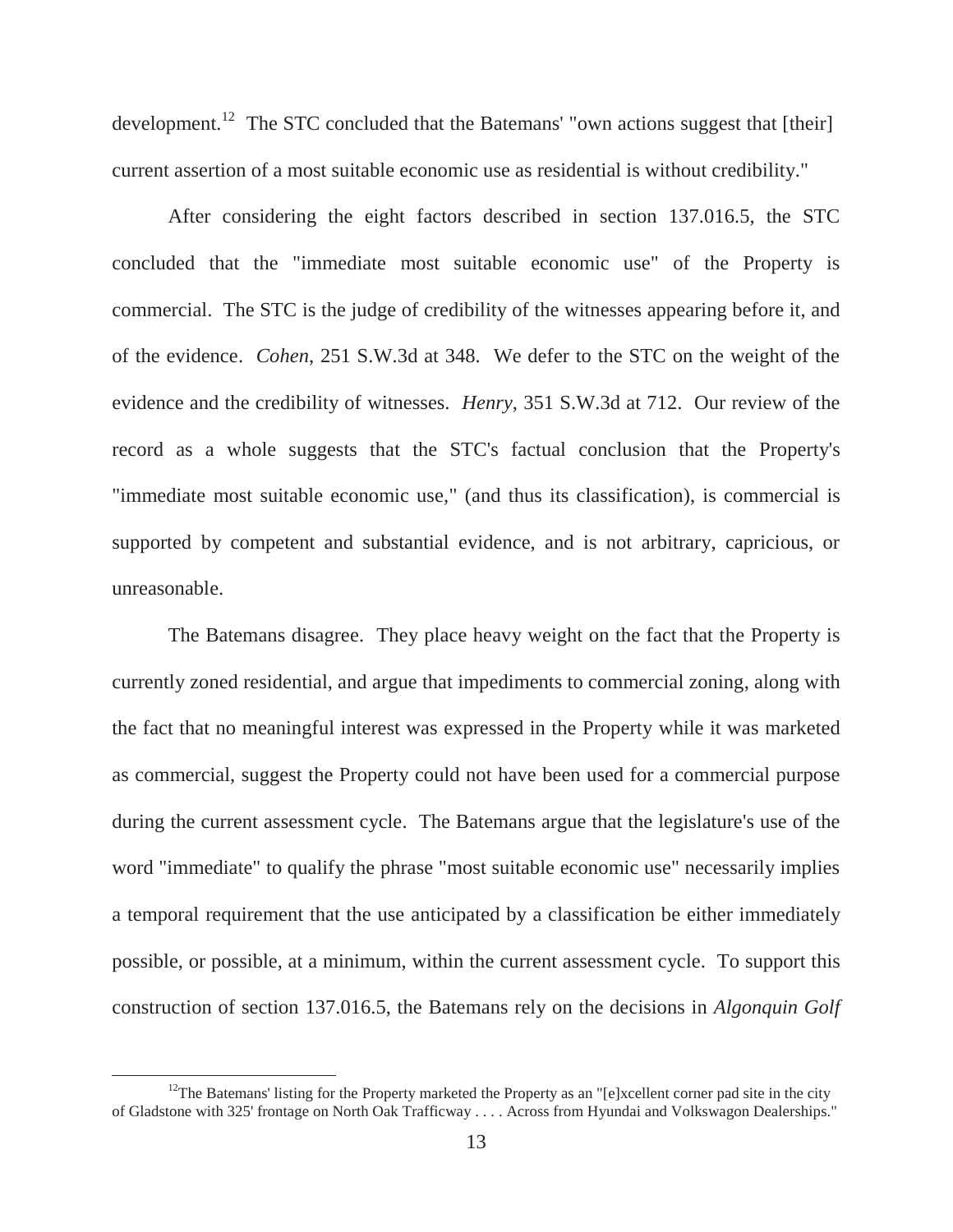*Club v. State Tax Commission*, 220 S.W.3d 415 (Mo. App. E.D. 2007) and *Zimmerman v. Missouri Bluffs Golf Joint Venture*, 50 S.W.3d 907 (Mo. App. E.D. 2001). The Batemans' reliance on these cases for the proposition that the word "immediate" means a lawful use of property within a defined temporal period not beyond the current assessment cycle is wholly misplaced.

In *Zimmerman*, several private golf and country clubs contested the classification of the improved portions of their properties<sup>13</sup> as commercial pursuant to section 137.016.5.<sup>14</sup> 50 S.W.3d at 909. The Eastern District concluded that the STC correctly classified the improved portions of the country club/golf courses as commercial because the country clubs "have the equipment and facilities needed to convert from private golf clubs to public golf clubs." *Id.* at 914. The court concluded that this meant the "*immediate* most suitable economic use" of the properties would be as public golf courses. *Id*. In placing emphasis on the word "immediate," the Eastern District in *Zimmerman* relied on its decision in *Village North, Inc. v. State Tax Commission of Missouri*, 799 S.W.2d 197 (Mo. App. E.D. 1990). *Id*. at 913. In *Village North*, the court applied section 137.016.5 to determine the "immediate most suitable economic use" of a two hundred fourteen apartments/sixty-bed skilled nursing facility.<sup>15</sup> 799 S.W.2d at 201. The court concluded that the immediate most suitable economic use of the property was

 $13$ Generally, the improved portions of the involved properties were in use as clubhouses, pools, refreshments stands, sheds, fences, pro shops, concrete/asphalt parking surfaces, and similar structures or uses.<br>Zimmerman v. Missouri Bluffs Golf Joint Venture, 50 S.W.3d 907, 909-10 (Mo. App. E.D. 2001).

<sup>&</sup>lt;sup>14</sup>Section 137.016.5 applies not only to vacant and unused land, and land which cannot otherwise be classified by application of the definitions in section 137.016.1, but also to real property "which is used for a private club, a not-for-profit or other nonexempt lodge, club, business, trade, service organization, or oth

<sup>&</sup>lt;sup>15</sup>At the time, the statute was numbered as section 137.016.3. Section 137.016.5 applied in *Village North* because the subject property did not fit within the definition of "residential property" in section 137.016.1(1). 799 S.W.2d at 201.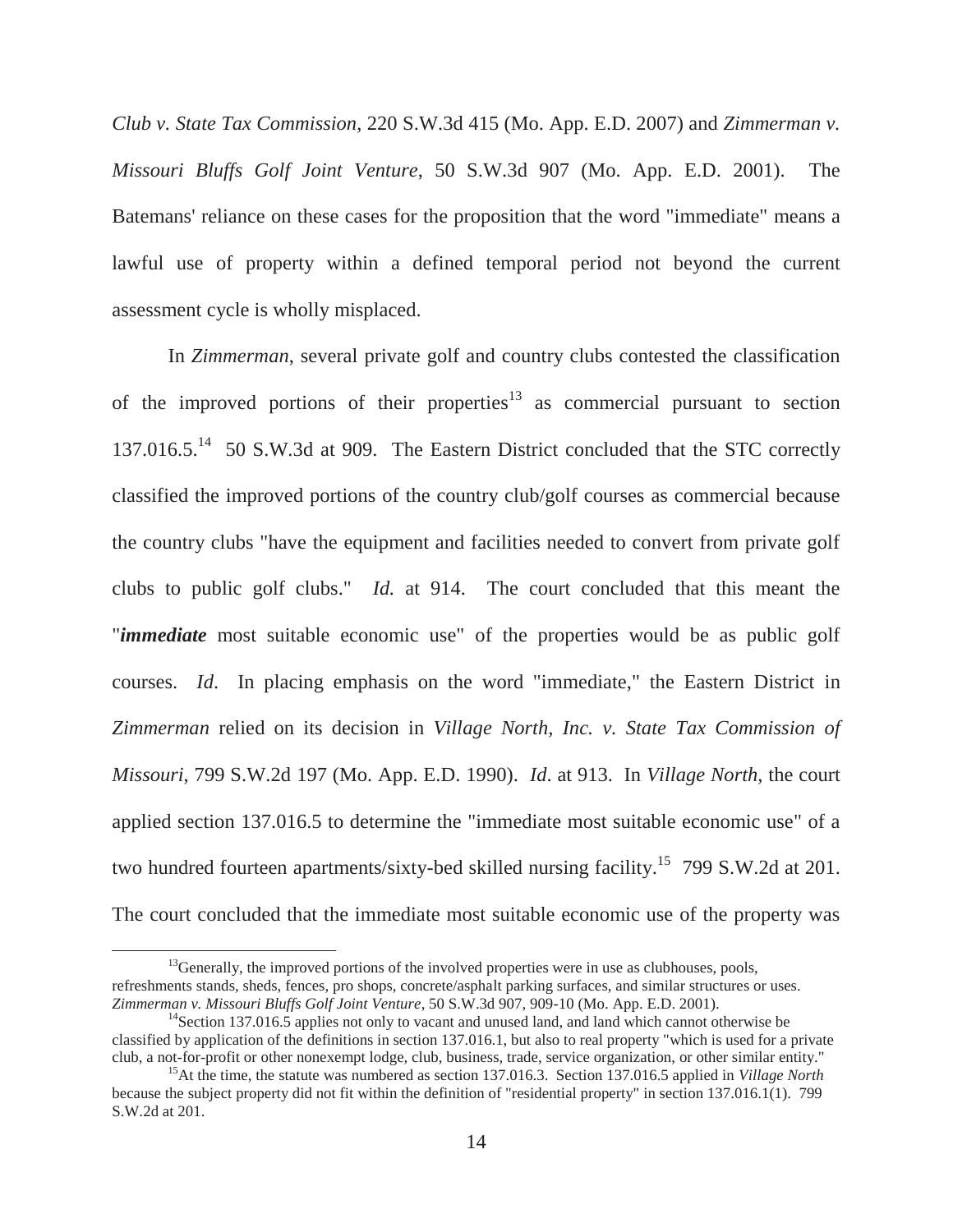commercial because "the physical structure is such that were this complex owned by a private for profit organization it clearly would be operated as an apartment complex." *Id*. (quoted with approval in *Zimmerman*, 50 S.W.3d at 913).

*Zimmerman* does not assist the Batemans. It is logical that improved property which would be classified as commercial if owned by a "for profit" entity, or if converted from a private to a public use, should be classified as commercial pursuant to section 137.016.5 as its immediate most suitable economic use is apparent and not otherwise impractical or impossible. Though in both *Zimmerman* and *Village North*, the Eastern District loosely placed emphasis on the word "immediate," it did so because *no* evidence was presented in either case suggesting that the conversion to "for profit" ownership (as in *Village North*) or from private to public facilities (as in *Zimmerman*) was beyond the realm of reasonable possibility. The reliance on the word "immediate" did not refer to a temporal constraint, but instead to the absence of any practical constraint preventing the commercial use.

The Eastern District made precisely this point in *Algonquin*. In *Algonquin*, as in *Zimmerman*, several private golf courses and country clubs appealed the decision to assess the improved portions of their properties as commercial. 220 S.W.3d at 416. The Eastern District rejected the argument advanced by the assessor that the word "immediate" required disposition of the case identically to the outcome in *Zimmerman*. *Id.* at 421. The Eastern District concluded that it could not look exclusively to the fact that the improvements on the properties could, at least hypothetically, be *immediately* used for a commercial purpose. *Id*. Instead, the court concluded that it was required to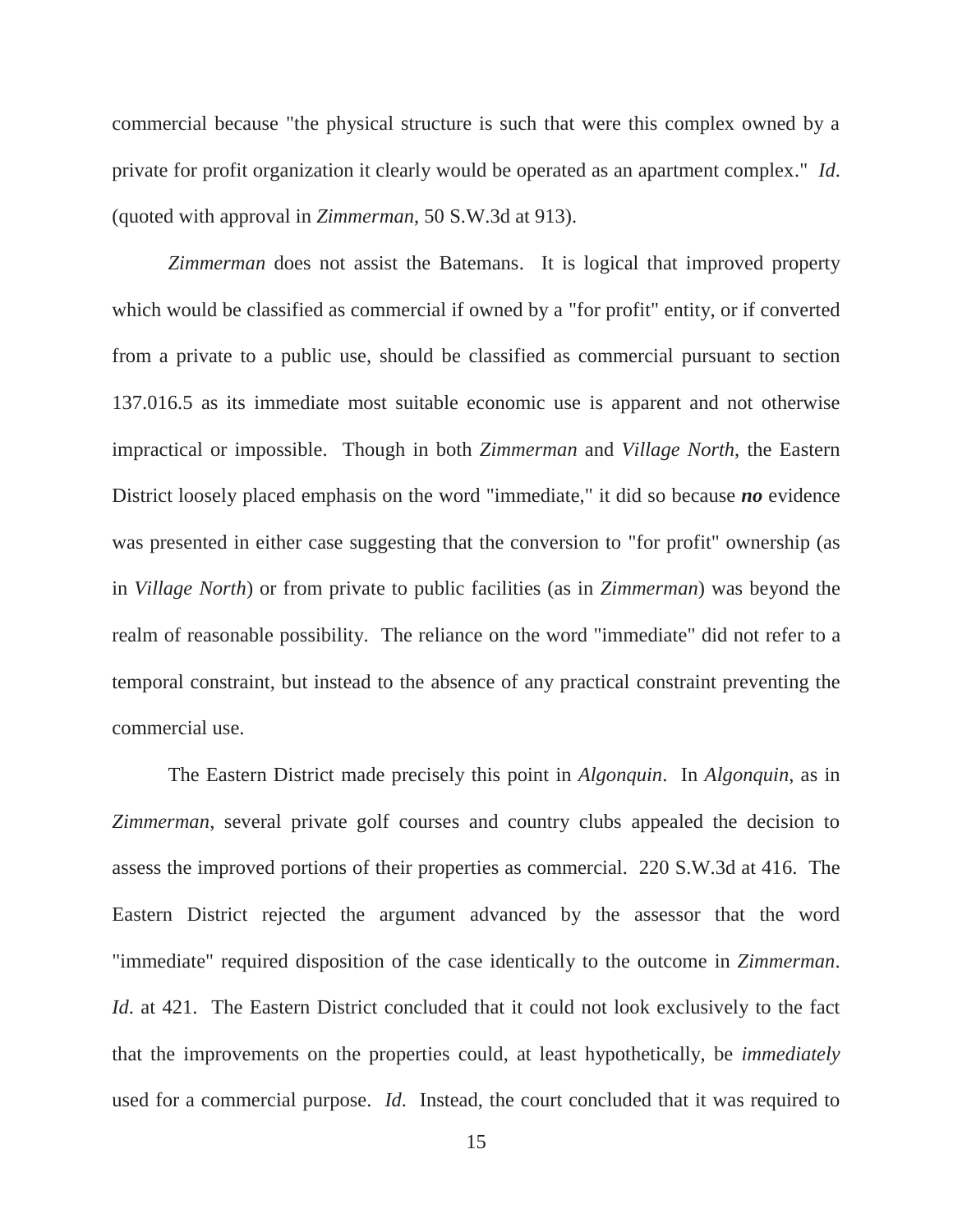consider the entire phrase, "immediate most suitable economic use," without undue focus on the word "immediate," "because we presume the legislature intended every word, clause, sentence, and provision of a statute." *Id.* The private clubs presented undisputed evidence of nearly insurmountable obstacles which would prevent them from securing the commercial zoning necessary to convert from private to public golf courses.16 *Id*. at 420. Further, the private clubs presented undisputed evidence that it would be economically unfeasible to convert the private clubs into public facilities. *Id*. at 421. The Eastern District thus concluded that "[the] unique facts [] and circumstances" of the case required it to reverse the STC's conclusion that the improved portions of the property owned by the clubs should be classified as commercial. *Id.* at 422. In so doing, the Eastern District recognized that the phrase "immediate most suitable economic use" suggests that neither economic nor legal impediments of a substantial nature exist prohibiting or materially impairing the use anticipated by a tax classification.

Collectively, *Village North*, *Zimmerman*, and *Algonquin* did not yield surprising outcomes, as all were based on a fact driven, case by case, and common sense evaluation of a property's "immediate most suitable economic use" based on the potential uses of existing structures in light of economic or legal impediments to such uses, if any. As the Eastern District aptly noted in *Algonquin,* the application of the factors set forth in section 137.016.5 will be necessarily "unique to the facts and circumstances" of each case "as they were developed through [the] record." *Id.* at 422. To suggest otherwise "would

<sup>&</sup>lt;sup>16</sup>It was undisputed that commercial buildings and uses were prohibited not only by current zoning, and that applicable ordinances made it unlikely special use permits could be secured. As to some of the private clubs recorded deed restrictions prohibited the use of all or any portion of the property for commercial purposes. *Algonquin,* 220 S.W.3d at 417.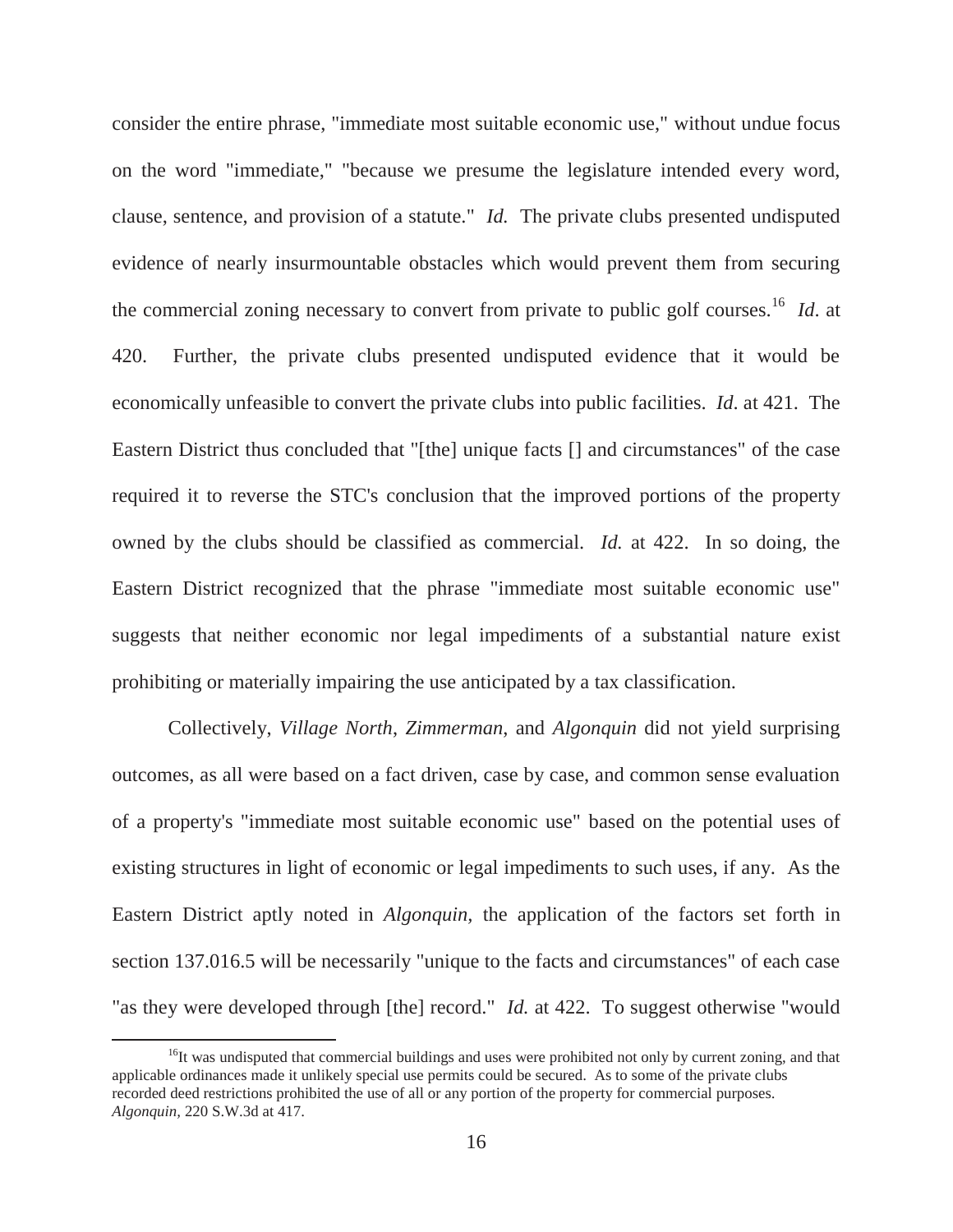render the legislature's directive to examine all eight factors of Section 137.016.5 in each circumstance meaningless." *Id*. We categorically reject, therefore, the Batemans' attempt to characterize the holdings in *Zimmerman* and/or *Algonquin* as requiring disproportionate or undue weight to be placed on a property's current zoning, and/or on the word "immediate" as to suggest a legislative intent to require an assessor to prove property could be used as classified within the current assessment cycle.

In fact, *Algonquin* and *Zimmerman* require us to affirm the STC's decision. The STC found that the immediate most suitable economic use of the Property (which is vacant and not improved) is commercial. The Batemans did not present persuasive evidence of prohibitive economic or legal impediments to such a use. In fact, one can readily conclude, as the STC did, that the Batemans fully anticipate the Property can be put to a commercial use, evidenced by their marketing of the Property as commercial in the months immediately preceding and following the Property's reassessment.

The Batemans also argue that the dictionary definition of "immediate" employed by the STC when it evaluated the Property's immediate prior use (the first factor identified in section 137.016.5) had to be consistently employed when the STC considered the Property's "immediate most suitable economic use." The STC defined "immediate" in the context of discussing the Property's immediate prior use as "[o]ccurring without delay [or] not separated by other persons or things." $17$  The Batemans argue that pursuant to this dictionary definition of "immediate," a commercial use cannot be the "immediate most suitable economic use" of the Property because a

<sup>&</sup>lt;sup>17</sup>BLACK'S LAW DICTIONARY 751 (7th ed. 1999).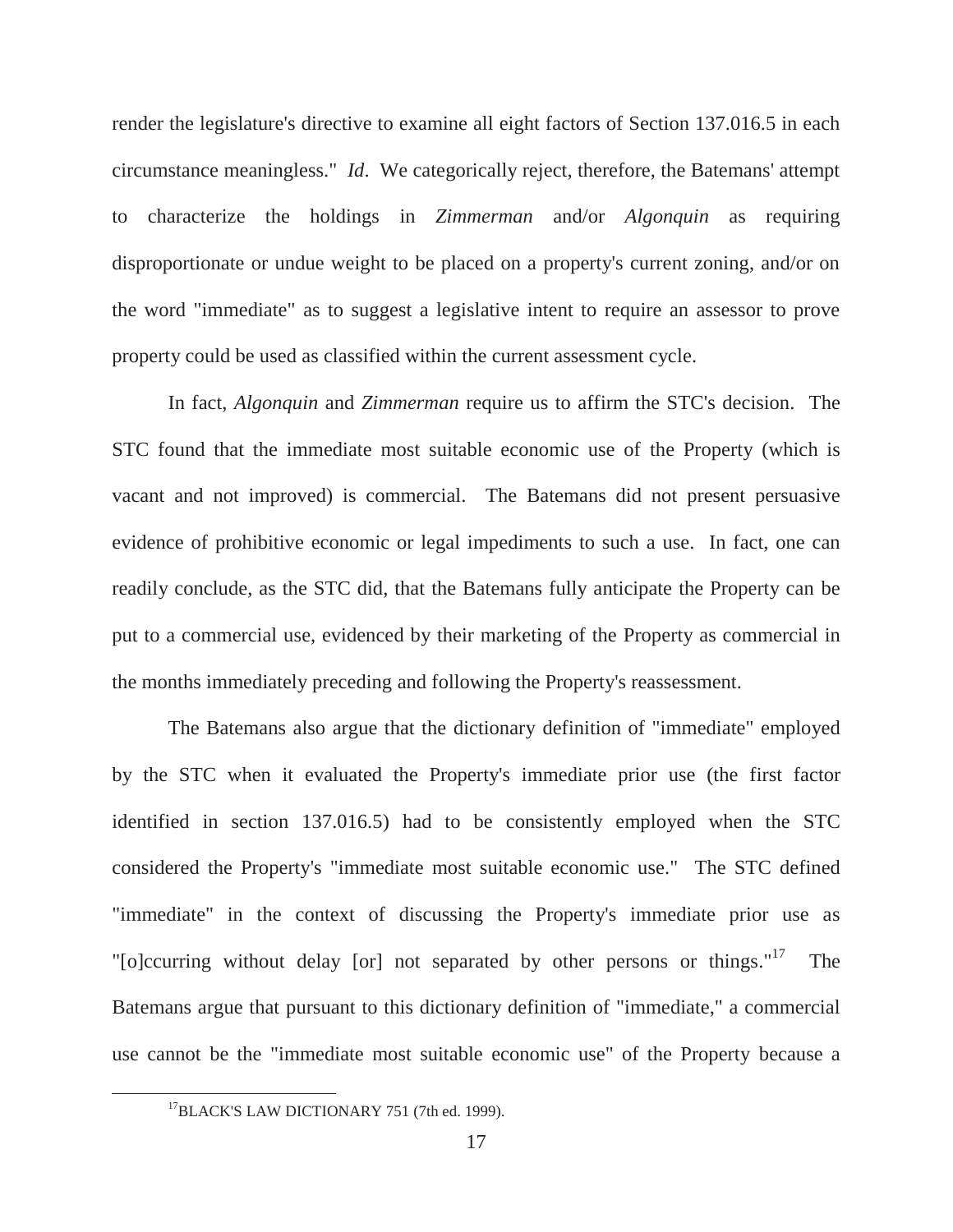commercial use of the Property would be delayed and separated by the need to obtain commercial zoning. We disagree with the premise underlying the Batemans' arguments. The STC's selection of a dictionary definition for a word or phrase used in a statute does not control our determination of legislative intent.

The plain language of section 137.016.5 expressly and unambiguously provides that a property's current zoning classification *"shall not be considered conclusive if, upon consideration of all factors, it is determined that such zoning classification does not reflect the immediate most suitable economic use of the property[.]"* (Emphasis added.) The legislature expressly envisioned that vacant and unused property may well be classified in a manner that is inconsistent with its zoning.<sup>18</sup> Thus, the legislature clearly anticipated that property subject to classification under section 137.016.5 may well be classified for a use which cannot be undertaken without a change in zoning--a process which, by its very nature, takes time and is not possessed of certain outcome.<sup>19</sup>

We reject, therefore, the Batemans' premise that the legislature intended the word "immediate" to mean "occurring without delay or separation." The Batemans' offered definition for the legislature's use of the word "immediate" in section 137.016.5 "requires us first to create an ambiguity, then construe the statute against its clear language. We are not in the business of creating ambiguities to reach a result contrary to the clear

 $18$ In fact, this is consistent with the fact that even as to property which is classified by application of one of the subclassification definitions set forth at section 137.016.1, zoning is not dispositive. In fact, as a matter of interest, in the matter of *Rinehart v. Bateman*, WD 73954, a decision handed down on the same date as this Opinion, the Batemans' property at issue in that case is zoned commercial, but we concluded the property should be classified as agricultural because its use falls within the definition of "agricultural" set forth at section 137.016.1(2).

<sup>&</sup>lt;sup>19</sup>Nothing would prevent a taxpayer whose property is classified for tax purposes in a manner that exceeds its zoning classification from challenging later assessments if intervening efforts to rezone the property in a manner consistent with its tax classification prove unsuccessful.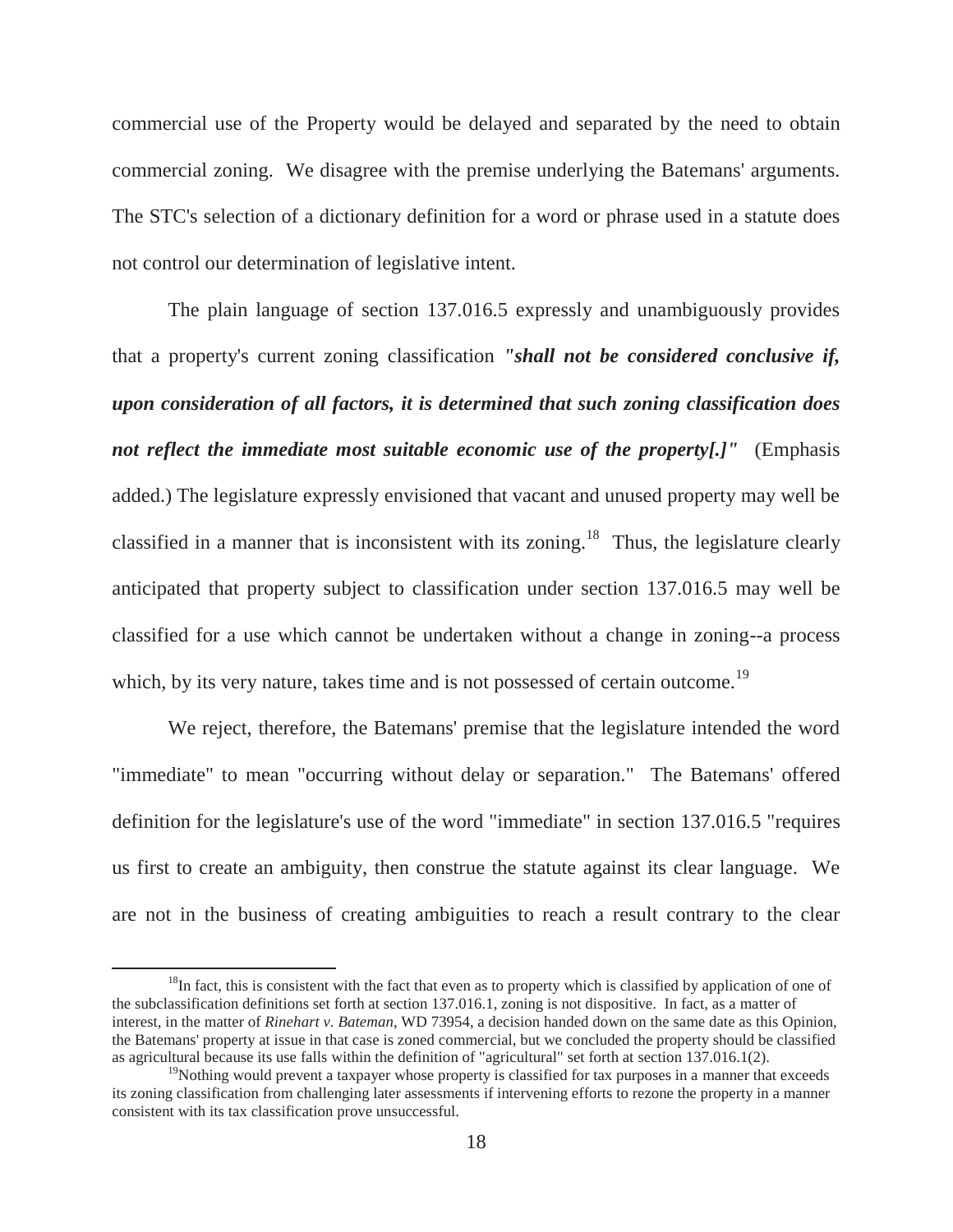statutory language." *Schudy v. Cooper*, 824 S.W.2d 899, 901 (Mo. banc 1992). Had the legislature intended "immediate" to possess a definition which, as the Batemans argue, would require a tax classification to permit an actual lawful use within at least the current assessment cycle, the legislature "could and would have said so." *Bryan v. Pogue*, 18 S.W.3d 529, 533 (Mo. App. W.D. 2000). Rather, it is apparent that the legislature intended the word "immediate" to convey an expectation that reasonably contemporaneous information should be evaluated in determining the "immediate prior use" of property (the first of the eight factors), and in determining the "immediate most suitable economic use" of property following consideration of all eight factors described in section 137.016.5. *See* BLACK'S LAW DICTIONARY 749 (6th ed. 1990) (defining "immediate" as "[a] reasonable time in view of particular facts and circumstances of case under consideration").

 "In all cases, the taxpayer has the burden of proof when challenging the STC's assessment of property." *Algonquin*, 220 S.W.3d at 420. The Batemans failed to meet their burden of proving that the immediate most suitable economic use of the Property is residential. The Property had not been used for a residential purpose since at least 2001. There was no evidence that a residential use of the Property was planned or intended. To the contrary, the Batemans had been attempting to sell the Property for a commercial use. The Batemans did not demonstrate that the mere need to rezone the Property to commercial presented a meaningful obstacle to its use for a commercial purpose, in stark contrast to the compelling evidence presented by the taxpayers in *Algonquin*. In fact, the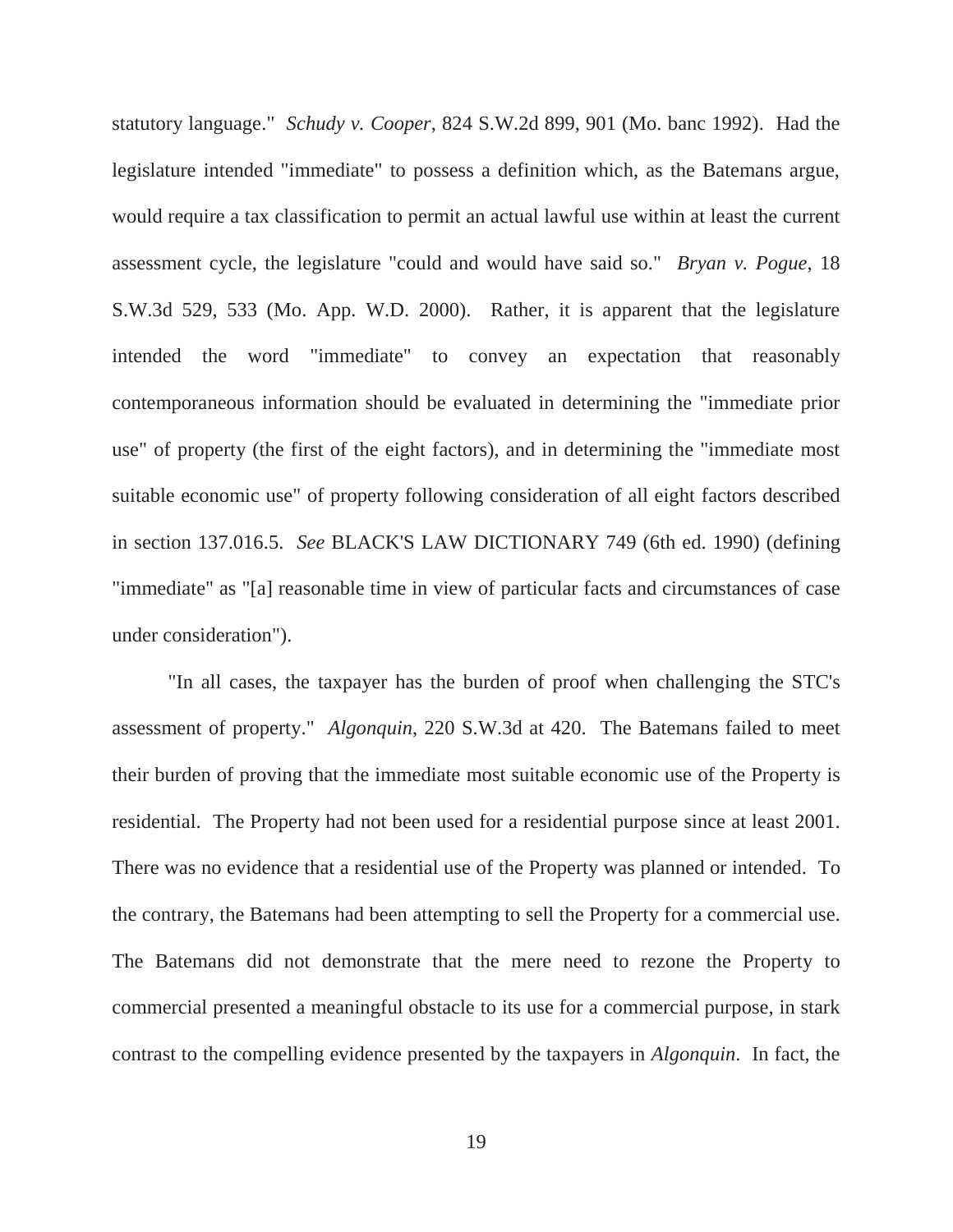evidence suggested that the City of Gladstone was amenable to rezoning the Property to a commercial use less intensive than a gas station.

Based on our review of the record as a whole, we conclude that the STC's conclusion that the "immediate most suitable economic use" of the Property for tax years 2009 and 2010 is commercial is supported by competent and substantial evidence, is not an abuse of discretion, and is not arbitrary, capricious, or unreasonable.<sup>20</sup>

 The Batemans do not contest the valuation of the Property as commercially classified. Nor do they contest the STC's conclusion of law that the Property, once classified as commercial, had to be assessed at 32% of its fair market value (and not at the 12% agricultural rate suggested by the Assessor). Though not in contest here, given the evidence which suggests a pattern and practice by the Assessor's office to classify then assess vacant and unused property in a "hybrid" fashion, we express our agreement with the STC's legal conclusion that the Assessor is not authorized by the Missouri Constitution or by statute to classify or value a property in one category, while assessing the property at a rate applicable to another category. Article 10, Section 4(b) of the Missouri Constitution provides that real property "*shall be assessed* for tax purposes *at its* value or such *percentage of value as may be fixed by law for each class and each subclass*." (Emphasis added.) Consistent with this authorization, the legislature has established assessment rates for each subclassification of real property at Section

20Just as in *Algonquin*, "our holding is unique to the facts and circumstances as they were developed through this record. Such holding shall remain binding on the parties unless the conditions on [the Property] change or abate. Just as assessments may be challenged annually, a future assessment may present a record on behalf of the [Batemans] or [the] Assessor which may necessitate a change in the tax classification of the [Property]." 220 S.W.3d at 422.